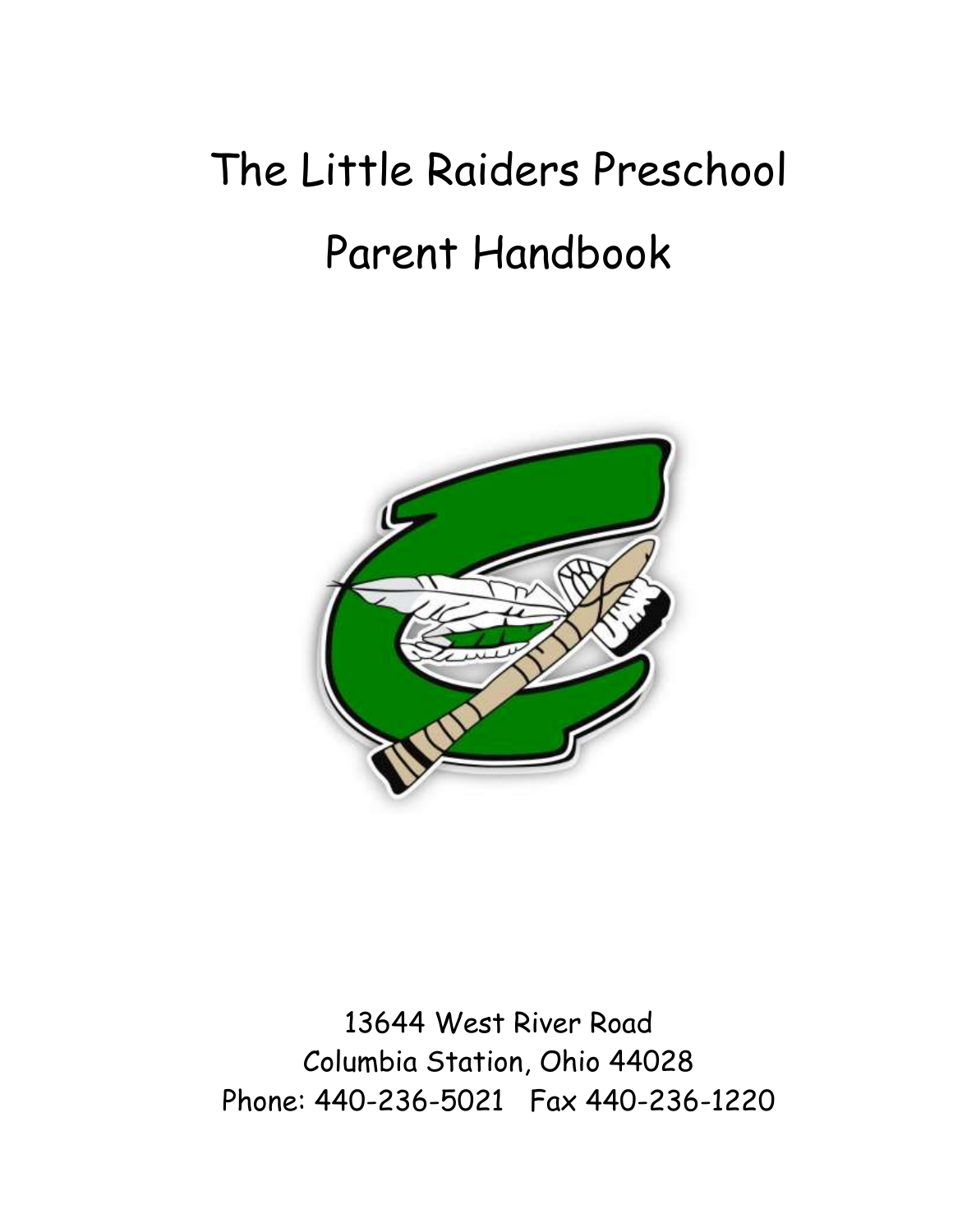# Website: www.columbia.k12.oh.us



### 2022-23 School Calendar **Columbia Local School District**

Adopted - November 17, 2021

图<br>6<br>13<br>20<br>27

 $\frac{10}{17}$ <br> $\frac{17}{24}$ <br> $\frac{24}{31}$ 

max 5<br>12<br>19<br>26

| <b>AUGUST</b>       |                                                                               |            |                  |                             |             |            |  |             | <b>SEPTEMBER</b>    |                 |                                               |     |  |  |
|---------------------|-------------------------------------------------------------------------------|------------|------------------|-----------------------------|-------------|------------|--|-------------|---------------------|-----------------|-----------------------------------------------|-----|--|--|
|                     | 22-25 Professional Development Days - NO SCHOOL                               | <b>MON</b> | <b>TUES</b>      | <b>AUGUST</b><br><b>WED</b> | <b>THRS</b> | <b>FRI</b> |  | <b>MON</b>  | <b>TUES</b>         | <b>WED</b>      | <b>THRS</b>                                   | FRI |  |  |
| 23                  | Open House - CMS/CHS                                                          | 1          | 2                | з                           | 4           | 5          |  |             |                     |                 | 1                                             | z   |  |  |
| 24                  | Open House - Copopa                                                           | 8          | 9                | 10                          | 11          | 12         |  | 5           | 6                   | 7               | 8                                             | 9   |  |  |
| 31                  | First Day of School - Grades 1-12                                             |            |                  |                             |             |            |  |             |                     |                 |                                               |     |  |  |
| <b>SEPTEMBER</b>    |                                                                               | 15         | 16               | 17                          | 18          | 19         |  | 12          | 13                  | 14              | 15                                            | 16  |  |  |
| 5                   | Labor Day - NO SCHOOL                                                         | 22         | 23               | 24                          | 25          | 26         |  | 19          | 20                  | 21              | 22                                            | 23  |  |  |
| 8                   | First Day of School - Kindergarten/Preschool                                  | 29         | 30               | 31                          |             |            |  | 26          | 27                  | 28              | 29                                            | 30  |  |  |
| 23                  | Professional Development Day - NO School                                      |            |                  |                             |             |            |  |             |                     |                 |                                               |     |  |  |
| 30                  | Interim - 21 days                                                             |            |                  | <b>OCTOBER</b>              |             |            |  |             |                     | <b>NOVEMBER</b> |                                               |     |  |  |
| <b>OCTOBER</b>      |                                                                               | <b>MON</b> | <b>TUES</b>      | WED                         | <b>THRS</b> | FRI        |  | <b>MON</b>  | <b>TUES</b>         | <b>WED</b>      | <b>THRS</b>                                   | FRI |  |  |
| 12                  | Conferences: PK-4 4:00-7:45, CMS/CHS 3:15-7:00                                | з          | 4                | 5                           | 6           | 7          |  |             | 1                   | 2               | з                                             | 4   |  |  |
| 13                  | Early Release: CES at 12:00, CMS at 11:05, CHS at<br>11:15; No p.m. preschool | 10         | 11               | 12                          | 13          | 14         |  | 7           | 8                   | 9               | 10                                            | 11  |  |  |
|                     | Conferences: PK-4 1:00-5:00, CMS/CHS 12:00-4:00                               | 17         | 18               | 19                          | 20          | 21         |  | 14          | 15                  | 16              | 17                                            | 18  |  |  |
| 14                  | <b>NEOEA Day - NO SCHOOL</b>                                                  | 24         | 25               | 26                          | 27          | 28         |  | 21          | 22                  | 23              | 24                                            | 25  |  |  |
| NOVEMBER            |                                                                               | 31         |                  |                             |             |            |  | 28          | 29                  | 30              |                                               |     |  |  |
| 1                   | End of First Grading Period, 42 days                                          |            |                  |                             |             |            |  |             |                     |                 |                                               |     |  |  |
| 7                   | Professional Development Day - NO SCHOOL                                      |            |                  | <b>DECEMBER</b>             |             |            |  |             |                     | <b>JANUARY</b>  |                                               |     |  |  |
| 23                  | Conference Comp Day - NO SCHOOL                                               | <b>MON</b> |                  | TUES WED THRS               |             | <b>FR1</b> |  |             | <b>MON TUES WED</b> |                 | <b>THRS</b>                                   | FRI |  |  |
|                     | 24-25 Thanksgiving Recess - NO SCHOOL                                         |            |                  |                             | 1           | 2          |  | 2           | з                   | Δ               | 5                                             | 6   |  |  |
| <b>DECEMBER</b>     |                                                                               | 5          | 6                | 7                           | 8           | 9          |  | 9           | 10                  | 11              | 12                                            | 13  |  |  |
| 6                   | Interim - 21 days                                                             | 12         | 13               | 14                          | 15          | 16         |  | 16          | 17                  | 18              | 19                                            | 20  |  |  |
| 21                  | <b>Winter Recess Begins - NO SHOOL</b>                                        |            |                  |                             |             |            |  |             |                     |                 |                                               |     |  |  |
|                     |                                                                               | 19         | 20               | 21                          | 22          | 23         |  | 23          | 24                  | 25              | 26                                            | 27  |  |  |
| <b>JANUARY</b><br>Δ | <b>School Resumes</b>                                                         | 26         | 27               | 28                          | 29          | 30         |  | 30          | 31                  |                 |                                               |     |  |  |
| 16                  | Martin Luther King, Jr. Holiday - NO SCHOOL                                   |            |                  |                             |             |            |  |             |                     |                 |                                               |     |  |  |
| 19                  | End of 2 <sup>nd</sup> Grading Period, 42 days                                |            |                  | <b>FEBRUARY</b>             |             |            |  |             |                     | <b>MARCH</b>    |                                               |     |  |  |
| 20                  | Professional Development Day - NO SCHOOL                                      | <b>MON</b> | <b>TUES</b>      | <b>WED</b>                  | <b>THRS</b> | FRI        |  | <b>MON</b>  | <b>TUES</b>         | <b>WED</b>      | <b>THRS</b>                                   | FRI |  |  |
|                     |                                                                               |            |                  | я                           | 2           | з          |  |             |                     | 1               | 2                                             | з   |  |  |
| <b>FEBRUARY</b>     |                                                                               | 6          | 7                | 8                           | 9           | 10         |  | 6           | 7                   | 8               | 9                                             | 10  |  |  |
| 20                  | President's Day Holiday - NO SCHOOL                                           | 13         | 14               | 15                          | 16          | 17         |  | 13          | 14                  | 15              | 16                                            | 17  |  |  |
| 21                  | Interim - 21 days                                                             | 20         | 21               | 22                          | 23          | 24         |  | 20          | 21                  | 22              | 23                                            | 24  |  |  |
| <b>MARCH</b>        |                                                                               | 27         | 28               |                             |             |            |  | 27          | 28                  | 29              | 30                                            | 31  |  |  |
| 1                   | Conferences: PK-4 4:00-7:45, CMS/CHS 3:15-7:00                                |            |                  |                             |             |            |  |             |                     |                 |                                               |     |  |  |
| 2                   | Early Release: CES at 12:00, CMS at 11:05, CHS<br>at 11:15, No p.m. preschool |            |                  | <b>APPI</b>                 |             |            |  |             |                     | <b>MAY</b>      |                                               |     |  |  |
|                     | Conferences: PK-4 1:00-5:00, CMS/CHS 12:00-4:00                               | <b>MON</b> | <b>TUES</b>      | <b>WED</b>                  | <b>THRS</b> | FRI        |  | <b>MON</b>  | TUES                | <b>WED</b>      | <b>THRS</b>                                   | FRI |  |  |
| з                   | Conference Comp Day - NO SCHOOL                                               | з          | 4                | 5                           | 6           | 7          |  |             | 2                   | з               | 4                                             | 5   |  |  |
| 23                  | End of 3 <sup>rd</sup> Grading Period, 42 days                                | 10         | 11               | 12                          | 13          | 14         |  | $\mathbf R$ | 9                   | 10              | 11                                            | 12  |  |  |
| <b>APRIL</b>        |                                                                               | 17         | 18               | 19                          | 20          | 21         |  | 15          | 16                  | 17              | 18                                            | 19  |  |  |
| 7                   | Good Friday Holiday - NO SCHOOL                                               |            |                  |                             |             |            |  |             |                     |                 |                                               |     |  |  |
|                     | 10-14 Spring Recess                                                           | 24         | 25               | 26                          | 27          | 28         |  | 22          | 23                  | 24              | 25                                            | 26  |  |  |
| 17                  | <b>School Resumes</b>                                                         |            |                  |                             |             |            |  | 29          | 30                  | 31              |                                               |     |  |  |
| <b>MAY</b>          |                                                                               |            |                  |                             |             |            |  |             |                     |                 |                                               |     |  |  |
| 1                   | Interim - 21 days                                                             |            |                  | <b>JUNE</b>                 |             |            |  |             |                     | <b>JULY</b>     |                                               |     |  |  |
| 20                  | Commencement                                                                  | <b>MON</b> | <b>TUES</b>      | <b>WED</b>                  | <b>THRS</b> | FRI        |  | <b>MON</b>  | <b>TUES</b>         | <b>WED</b>      | <b>THRS</b>                                   | FRI |  |  |
| 31                  | End of 4th Grading Period, 42 days                                            |            |                  |                             | 1           | 2          |  | з           | 4                   | 5               | 6                                             | 7   |  |  |
| 31                  | <b>Last Day for Students</b>                                                  | 5          | 6                | 7                           | 8           | 9          |  | 10          | 11                  | 12              | 13                                            | 14  |  |  |
|                     |                                                                               | 12         | 13               | 14                          | 15          | 16         |  | 17          | 18                  | 19              | 20                                            | 21  |  |  |
| <b>JUNE</b>         |                                                                               | 19         | 20               | 21                          | 22          | 23         |  | 24          | 25                  | 26              | 27                                            | 28  |  |  |
| 1                   | <b>Professional Development Day</b>                                           | 26         | 27               | 28                          | 29          | 30         |  | 31          |                     |                 |                                               |     |  |  |
|                     |                                                                               |            |                  |                             |             |            |  |             |                     |                 |                                               |     |  |  |
|                     | <b>Instruction Days - 168</b><br><b>Professional Development Days - 8</b>     |            | <b>NO SCHOOL</b> |                             |             |            |  |             |                     |                 | <b>INSTRUCTION DAY STAFF ONLY/NO STUDENTS</b> |     |  |  |
|                     | <b>Conference Days - 2</b>                                                    |            |                  |                             |             |            |  |             |                     |                 |                                               |     |  |  |

On Early Dismissal Days (Oct. 13 and March 2) there will be no afternoon preschool

> Fall Preschool conferences - Oct. 12<sup>th</sup> and Oct. 13th Spring Preschool conferences - March 1st and March 2nd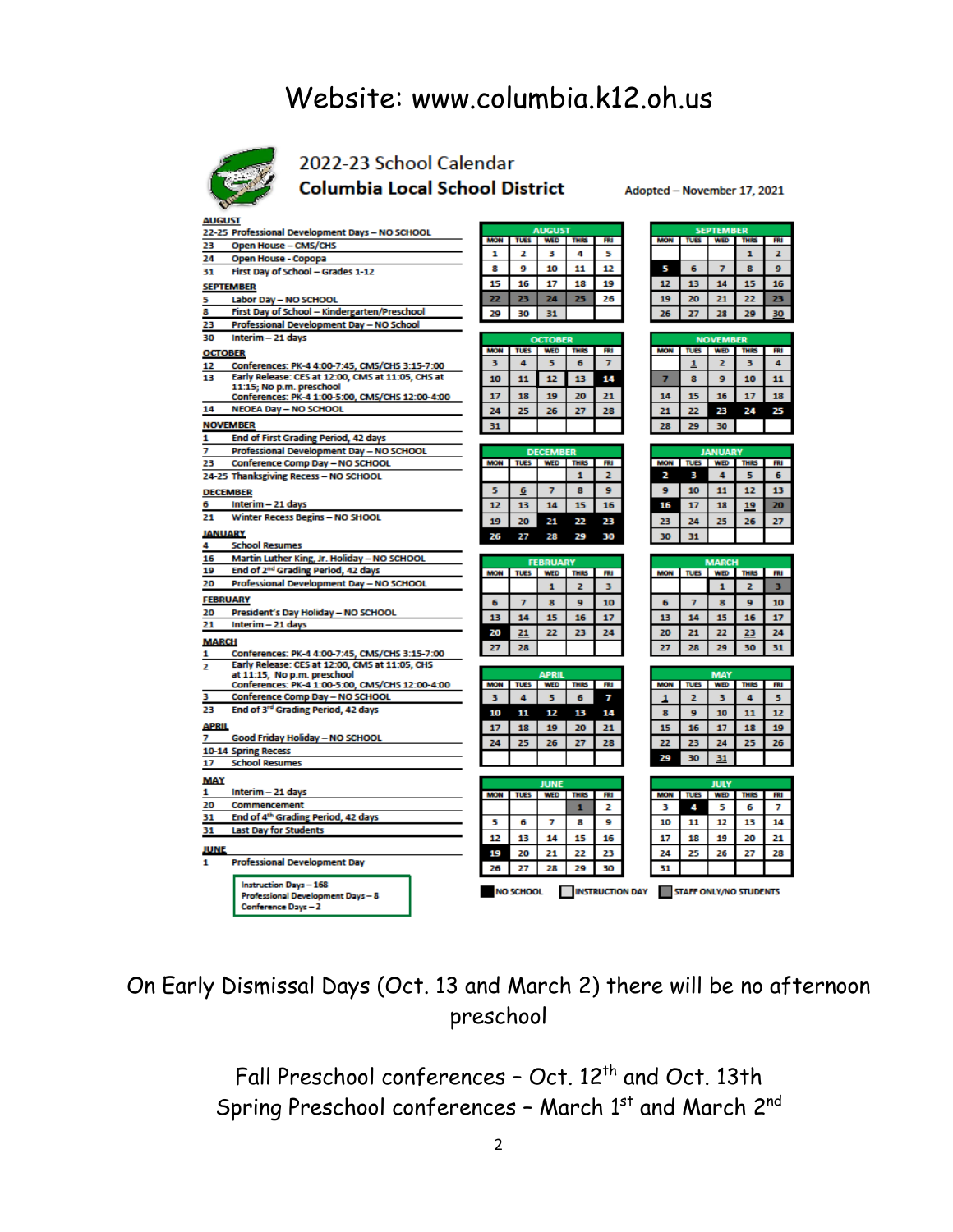# Little Raiders Preschool

13644 West River Road Columbia Station, Ohio 44028 Phone 440-236-5021 Fax 440-236-1220 Website: [www.columbia.k12.oh.us](http://www.columbia.k12.oh.us/)

Follow us on Twitter and also Download the Columbia Local School District App

Staff

Judith Skoczen – Preschool Director Elizabeth Aniol – Administrative Assistant

Teaching Staff Mrs. Eva Costa – Early Childhood Intervention Specialist Mrs. Robin Randall - Paraprofessional

> School Psychologist Lynley Roncone

Speech & Language Therapist Megan Perkins

> Occupational Therapist Chelsea Kaminski

> > Custodian Jim Bassak

Nurse Mindi Porter, LPN

\*\*Policies in this handbook are included in the Columbia Local Schools Board of Education Board Policy. Guidelines in the Governing Board Policy reflect the standard set forth by the Ohio Department of Education. A copy of the Columbia Local School Board of Education Preschool Program Governing Board Policy is available upon request.

> (Adopted June 2019) (Updated August, 2021 and June, 2022)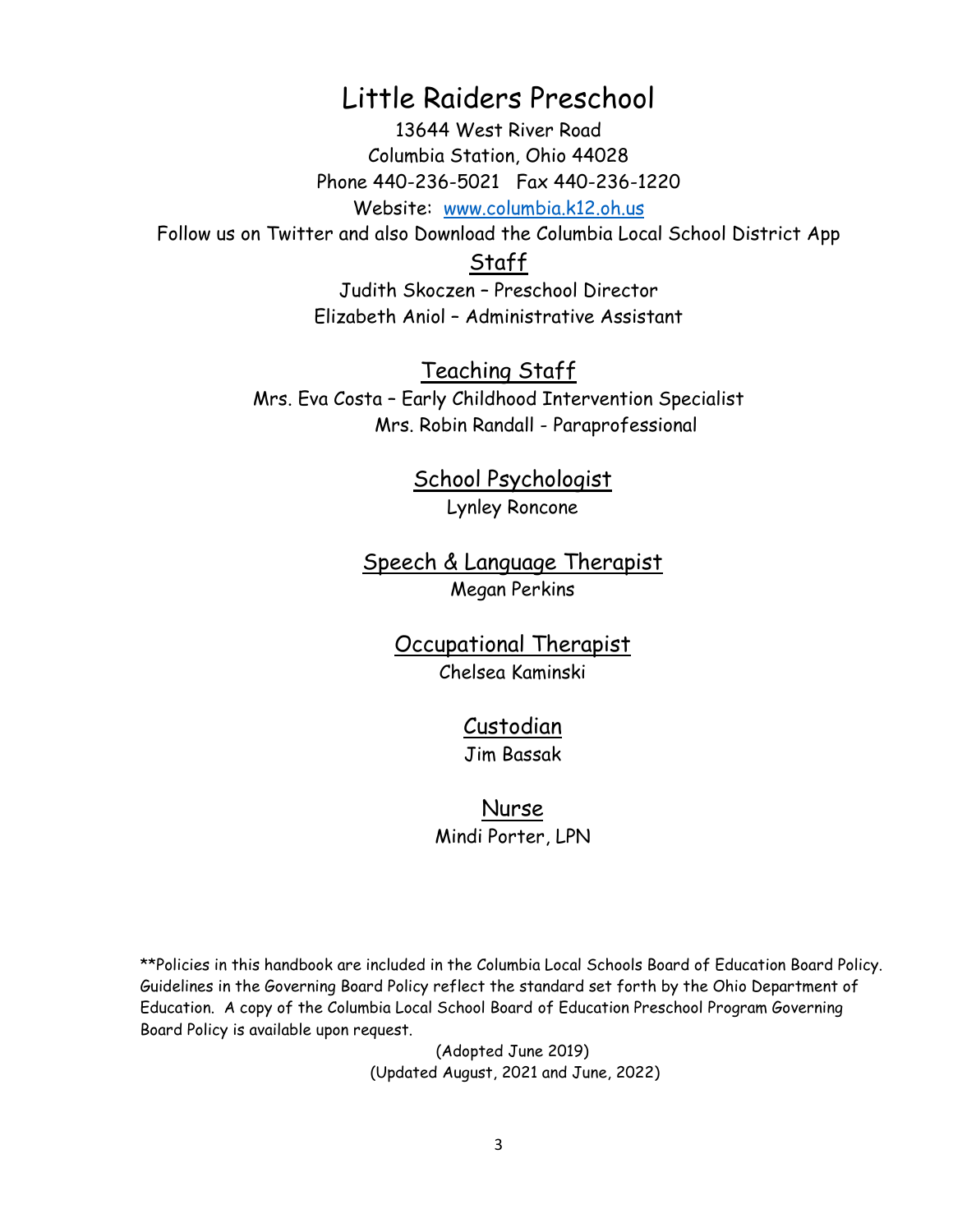# General Information

Our integrated preschool program serves children ages 3-5 with and without special needs. The children attend school Tuesday through Friday in either the morning or afternoon. During their session, children will receive a nutritional snack. **Please let your child's teacher know about any food allergies.** 

Teachers work on skills that are developmentally appropriate for each child attending the program. Children entering the program on an Individualized Education Plan (IEP) will have their goals and objectives included throughout the daily schedule. Related services such as speech therapy, occupational therapy, and physical therapy are provided to students with IEP's as determined by an Evaluation Team Report (ETR).

**Itinerant teachers and related service professionals serve students in their homes, community preschool setting or at the Little Raiders Preschool. Related services such as speech, occupational therapy, and physical therapy are provided to students as determined by the Evaluation Team Report and Individual Education Plan.** 

Regular conferences are scheduled throughout the year with all parents to discuss progress.

The Little Raiders Preschool is licensed through the State of Ohio, Department of Education. We follow all rules and regulations required by the Division of Early Childhood Education. The license is posted in the classroom.

### Admission

Typically developing children must be potty trained and at least 3 years old by August 1<sup>st</sup> each year to be eligible to attend classes. Parents must provide a copy of a legal birth certificate and immunization record prior to enrollment. All children must have a current physical exam on file **within 30 days of enrolling** into the program and register their child with the District Registrar at the Administration Center. Each family will be charged tuition.

Licensing requires that all preschool children have a yearly medical exam. The preschool **medical form** needs to be completed **within 30 days of entry for a new student with special needs on an IEP. Peer Models are required to have a medical form on the first day of school.** Please be aware that returning students need an updated medical form each year. Students will be excluded from the program without the completed forms within 30 days.

Preschool children with disabilities are eligible to attend The Little Raider Preschool at no cost as determined by the Operating Standard of Education of Children with Disabilities. The school district in which the parents resides is responsible for determining a child's eligibility for special education services.

If for any reason you need to withdraw your child from the program, a withdrawal form must be completed. A withdrawal form can be obtained from the Director of the Little Raiders Preschool program.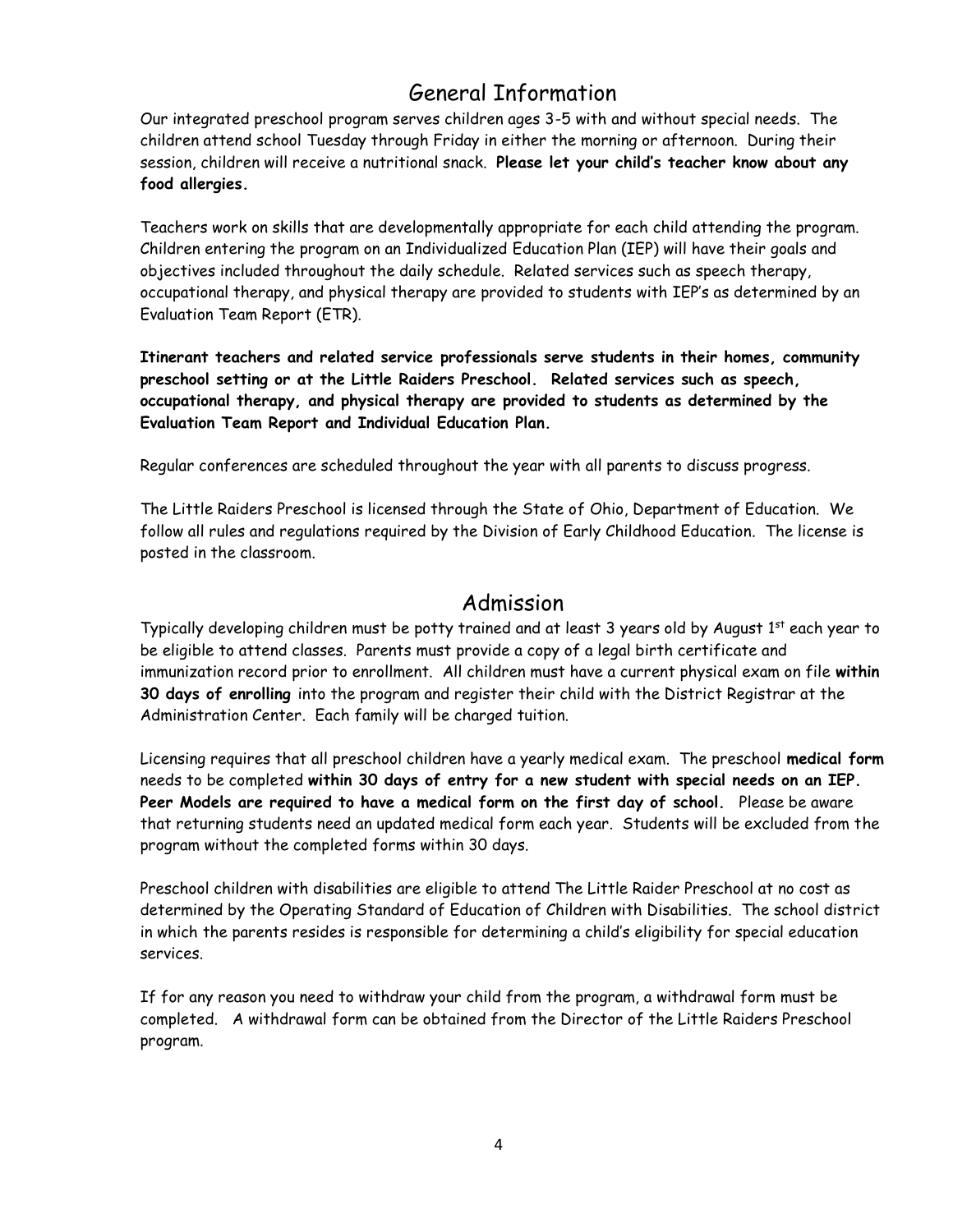### Tuition

Tuition for the 2022-2023 academic year is set at \$1300.00 which includes a \$100.00 snack fee. A non-refundable deposit of \$300.00 will be due upon registration. By screening \$300.00 is due, with the remaining \$700.00 due by September 1<sup>st</sup>. Cash or checks are accepted. Checks are payable to: **Columbia Local Schools** and payment is received at the Little Raiders Office.

# Program Philosophy

At the Little Raiders Preschool, we believe all of our students are able to learn and grow. A safe, caring and enriching environment will promote the social, emotional, physical, and academic needs of our students. Our family, school, and community involvement will help students reach their full potential.

# Family

We believe that family involvement in education is critical to a child's growth. Parents are important partners in their child's learning and development. Parents are strongly encouraged to participate in their child's individualized preschool program. They will be kept aware of activities, expectations, and available agency services through periodic progress reports, newsletter, notes home, and/or telephone contacts from the preschool teacher. Parents of identified special needs children will participate in Individual Educational Plan (IEP) meetings.

- A parent/guardian questionnaire, completed at registration, provides important information about each child.
- Parent/guardians are welcome to observe and visit classroom at any time. If a parent/guardian plans to stay for any entire class session, please arrange the visit in advance with the classroom teacher.
- Parent/guardian conferences are held twice a year. Additional conferences may be scheduled at the request of the parent/guardian or the teacher.

# Standard of Conduct

The Little Raiders Preschool respects and promotes the unique identity of each child and family and refrains from stereotyping or discriminating on the basis of gender, race, ethnicity, culture, religion, or disability. The staff will follow program confidentiality policies concerning information about children, families and other staff members. Staff members never leave children alone or unsupervised while under our care. We do not use corporal punishment, emotional or physical abuse or humiliation. The Little Raiders Preschool staff is required by law to report any suspected child abuse and/or neglect. The phone number for the Lorain County Child Abuse Hotline is 440-329-5340.

# Discipline Policy

The preschool staff works to help our students gradually become more independent, self-reliant, confident, and responsible for their behavior. Teachers use a variety of techniques to teach these behaviors. They may use modeling of appropriate behavior, positive reinforcement, natural and logical consequences, redirection, and "time out". Teachers encourage children to express their feeling in an acceptable way. The teachers address student's behavior on an individual basis.

It is our belief that in order to maintain an environment conducive to learning, it shall be necessary to develop an appropriate classroom management policy. This policy shall be conducted and supervised by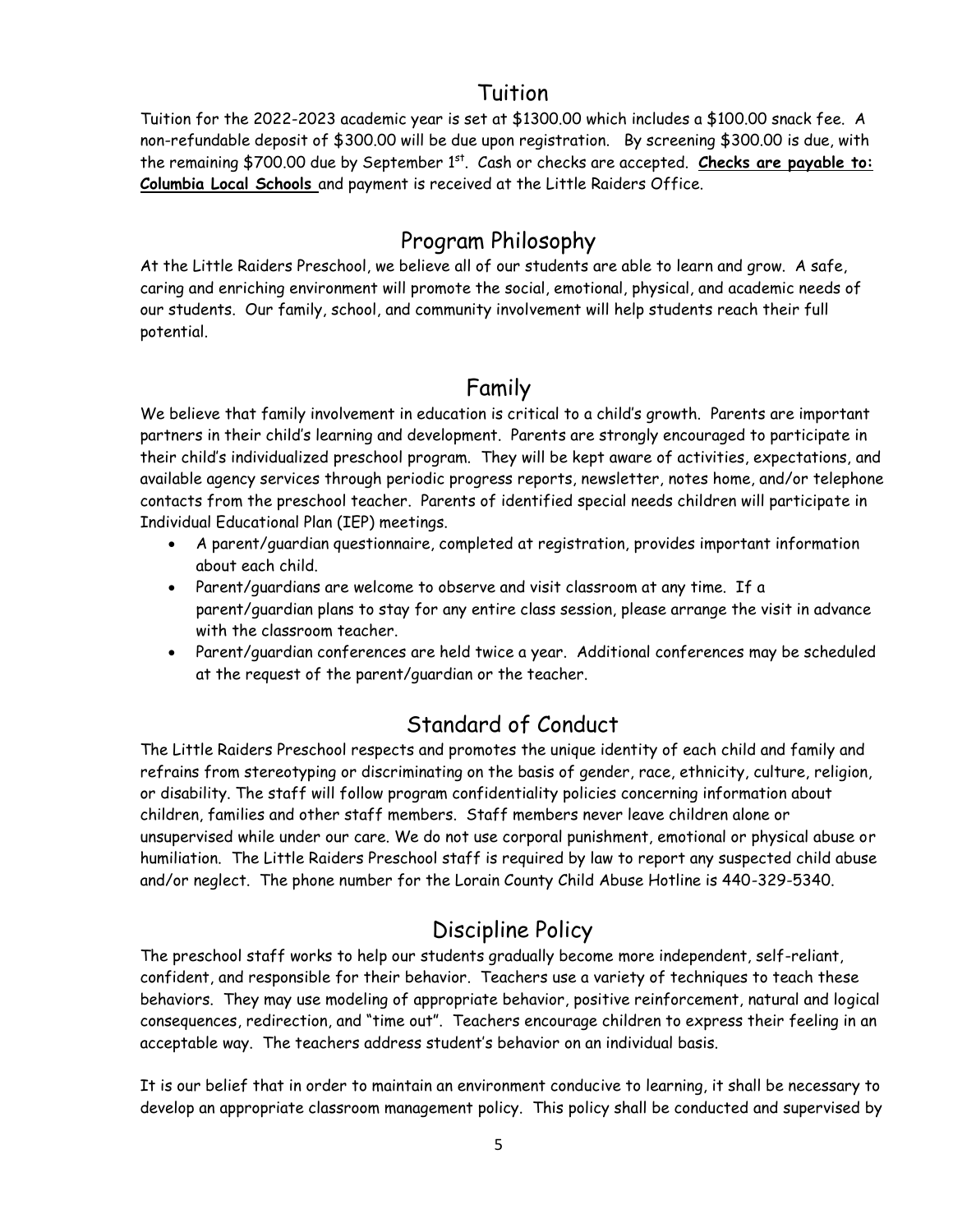the certified staff in each classroom. No employee is, at any time, to commit an act of physical or emotional abuse against any student in the program.

The following policies have been adopted by our board and are determined by the ODE Preschool Program Licensing Rules:

# Preschool Licensing Rules (ORC 3301-37-10)

One of the goals in working with young children is to help them feel comfortable with themselves and others. In order to do this, a child must learn self-control and responsibility. We strive to guide children to more mature and socially acceptable behavior. There are many ways that we help the child recognize alternative and consequences which affect themselves and others. We DO NOT use cruel or harsh punishments such as spanking, pinching or shaking. Nor do we withhold food, rest or toilet use. Children will not be disciplined for failure to eat, failure to sleep or for toileting accidents. As adults interested in developing self-confidence in children, we do not use techniques that humiliate, shame or frighten children. Some of the ways we DO guide children to more appropriate behavior include:

- 1. We practice preventative discipline by recognizing the age level characteristics and the needs of individual children as we plan the learning environment to meet these needs including:
	- Providing many choices of play equipment and activities.
	- Viewing the health and safety of the children as a primary concern at all times.
	- Attempting to clearly define limits and consistently and fairly maintain them.
	- Allowing children time and opportunity to solve problems for themselves.
	- Stating suggestions or directions in a positive manner.
	- Providing outlets for expressing feelings or tension.
	- Reward positive behavior we want to see continue.
	- Warning children before transitions occur.
- 2. In dealing with ongoing classroom conflicts we guide children by:
	- Reinforcing other children while ignoring the child's inappropriate behavior.
	- Pointing out natural or logical consequences.
	- Redirecting children to another activity or play area.
- 3. The following method is used if preventative and less intrusive discipline measures are not working.
	- REMIND THE CHILD OF THE SPECIFIC RULE HE/SHE NEEDS TO FOLLOW: "REMEMBER, WE SHARE" "WE TAKE CARE OF OUR THINGS" "REMEMBER WE PLAY SAFELY" "REMEMBER WE USE INSIDE VOICES" "REMEMBER WE KEEP OUR HANDS AND FEET TO OURSELVES"
	- The child may be removed from the current activity but kept in an adult's presence.
	- Acknowledge child's feeling and restate rule involved with rational.
	- In some cases, it may be necessary for the child to sit in the room away from the group activities to provide time to restore appropriate behavior and reflect.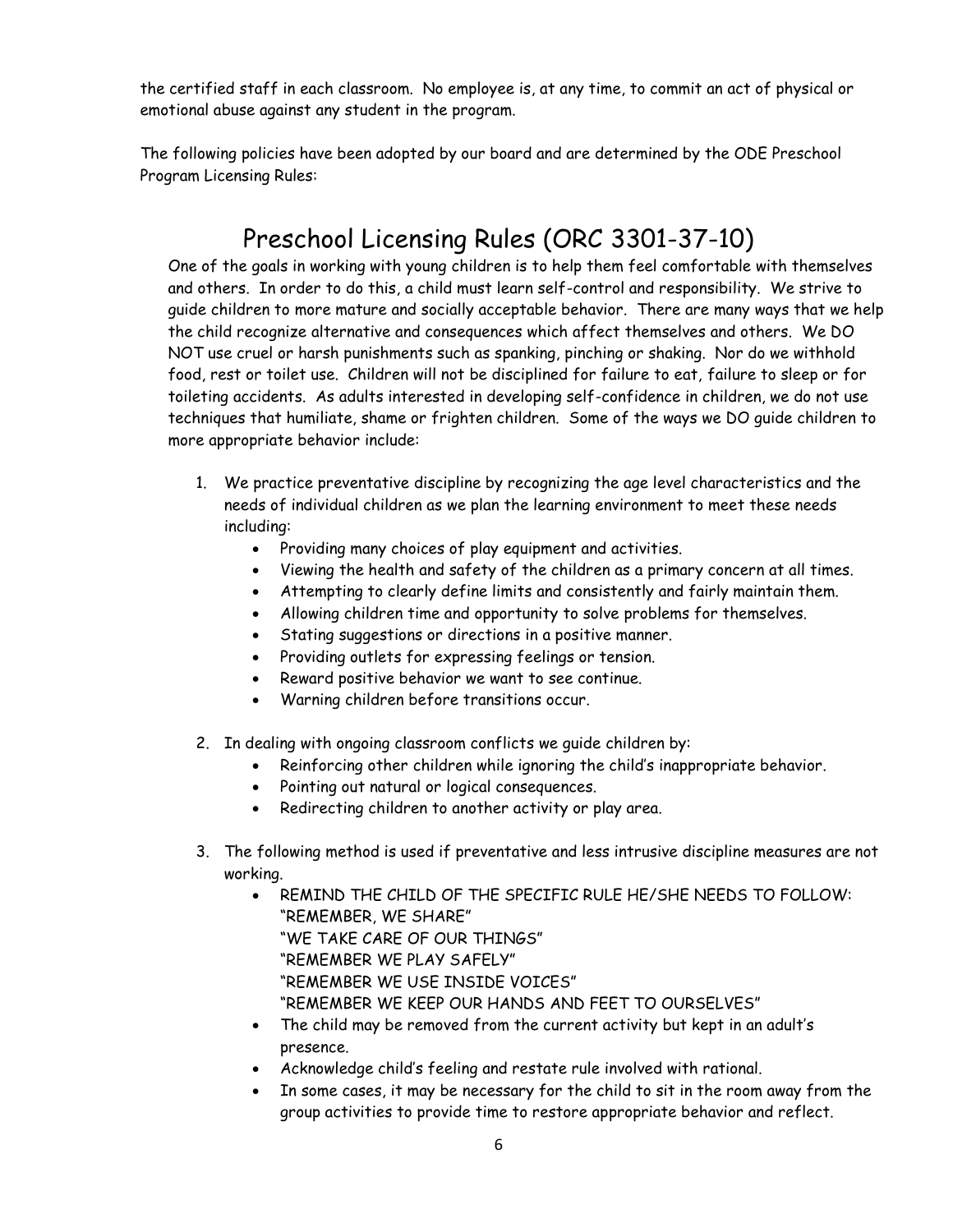Separation, when used as discipline, shall be brief in duration and appropriate to the child's age and development ability and the child shall be within sight and hearing of a preschool staff member in a safe, lighted and well-ventilated space.

- Help child return to the group and be more successful.
- No discipline shall be delegated to another child, ORC 3301-37-10.
- No physical restraint shall be used to confine a child by any means other than hold a child for a short period of time, such as a protective hug so the child may regain control. ORC 3301-37-10.
- No child shall be placed in a locked room or confined in an enclosed area such as a closet, box or similar cubicle, ORC 3301-37-10.
- No child shall be subjected to profane language, threats and derogatory remarks about himself, his family or other verbal abuse. ORC 3301-37-10

### Positive Behavior Interventions and Support

This is a school-wide systematic approach to embed evidence-based practices and data-driven decision making to improve school climate and culture in order to achieve improved academic and social outcomes and increase learning for all students. It encompasses a wide range of systemic and individualized positive strategies to reinforce desired behaviors, diminish re-occurrences of challenging behaviors and teach appropriate behavior to students.

Discipline is addressed as a teaching and learning opportunity throughout the school day. The Columbia Local Schools uses a Positive Behavior Interventions and Supports (PBIS) program known as the RAIDER WAY. This framework focuses on four behaviors for all students. The RAIDER WAY is PRIDE, INTEGRITY, RESPECT, and EMPATHY.

### Curriculum

We follow the Ohio Department of Education (ODE) Early Learning and Development Standards when developing lesson plans. These standards lead directly into the ODE Elementary content standards. The Preschool Standards include Language and Literacy, Cognition and General Knowledge (which includes Math, Science, and Social Studies), Social and Emotional, Approaches Toward Learning, and Physical Wellbeing and Motor Development. These standards can be found on the ODE website at [www.ode.state.oh.us.](http://www.ode.state.oh.us/) The Creative Curriculum is a comprehensive curriculum program that is used as a foundation for classroom learning and is aligned with the Ohio Department of Education Early Learning and Development Standards.

### Our Program

#### **Studies**

Studies are hands-on, project-based investigations of topics that are relevant to children's everyday experiences. Studies are exciting and engaging. They tap into children's natural curiosity, resulting in a learning environment that is both fun and intentional. The study approach is a method of integrating content learning through children's in-depth investigations of a meaningful topic. Children raise questions about the topic, and, through exploration and discovery, they find answers to their questions. The study approach allows for deep, firsthand exploration of topics that interest children, offering a myriad of ways to learn about each topic. Plus, the study approach not only allows children to gain a deeper understanding of the topic but also encourages them to develop skills across all domains as they apply the investigative process.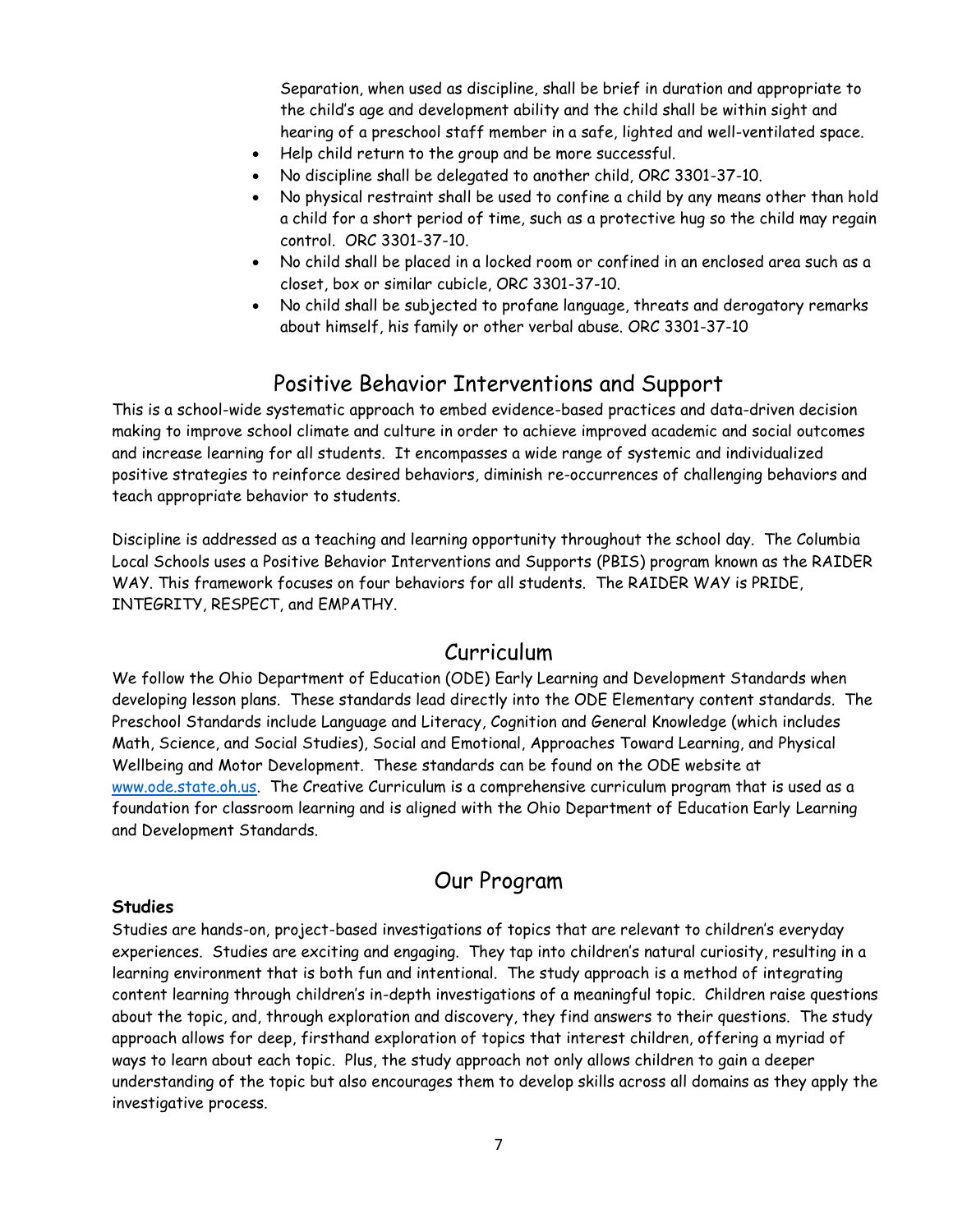#### **Importance of Play**

Play is a child's main activity during the preschool years. Play is the way children experience and learn about the world and how they can cope with it and establish foundations for life-long learning. Play promotes the development of the "whole" child, emotionally, physically, intellectually and socially. In play, a child experiences his/her greatest opportunities to control his/her environment and promote a positive approach to learning.

#### **Physical Development**

Physical development includes children's gross (large muscles) and fine (small muscle) motor development. With more advanced physical development, children master increasingly sophisticated tasks and gain personal responsibility for their own physical needs, such as dressing themselves. In addition, physical development in many ways promotes social/emotional development. Gross motor control includes balance and stability: movement such as running, jumping, hopping, galloping, and skipping: and physical manipulation such as throwing, kicking and catching. Fine motor control includes performing self-help skills and manipulating small objects such as scissors and writing tools.

#### **Staff**

The preschool class is taught by an Early Childhood Intervention Specialist with a classroom assistant(s). The primary role of each team member is to be a facilitator of learning. Essentially the teacher sets the stage for learning and ensures that the developmental needs of the children are being met. Within this environment, the teacher and classroom assistant(s) are careful observers. It is through careful observation that the team can assess how a child relates to his/her peers, how he/she uses materials, a child's strengths and weakness, a child's best modality for learning, and make changes or adaptations that could help a child to learn.

The classroom may also be supported by related services such as a Speech and Language Pathologist (SLP), Occupational Therapist (OT), and Physical Therapist (PT). Children qualify for these services through an Evaluation Team Report by the Preschool Assessment Team.

- $\triangleright$  SLP is available to enhance language skills individually or in a small group. Language development services as a strong base for our programs, and is emphasized in all areas.
- $\triangleright$  OT works with children to improve or develop the fine, gross, and sensory motor skills needed to perform school and daily living tasks on a normal basis.
- $\triangleright$  PT will provide services individually for a child, who needs support, to improve or maintain strength and/or range of motion and to encourage motor and reflex development.

#### Assessment

Teachers assess students in a variety of ways, which may include the following formal assessments:

Early learning Assessment – The Ohio Department of Education requires preschool students to be assessed on early learning skills.

Age & Stages-3 Questionnaire – Student's growth in social-emotional, fine motor, gross motor, communication, and problem-solving are monitored through a questionnaire completed by parents once a school year in the fall. A follow-up screener will be given in the spring if there is an area of concern. Childhood Outcome Summary Forms (COSF) – Students' cognitive, language and social skills are assessed by teachers twice a school year using this format (as well as other methods).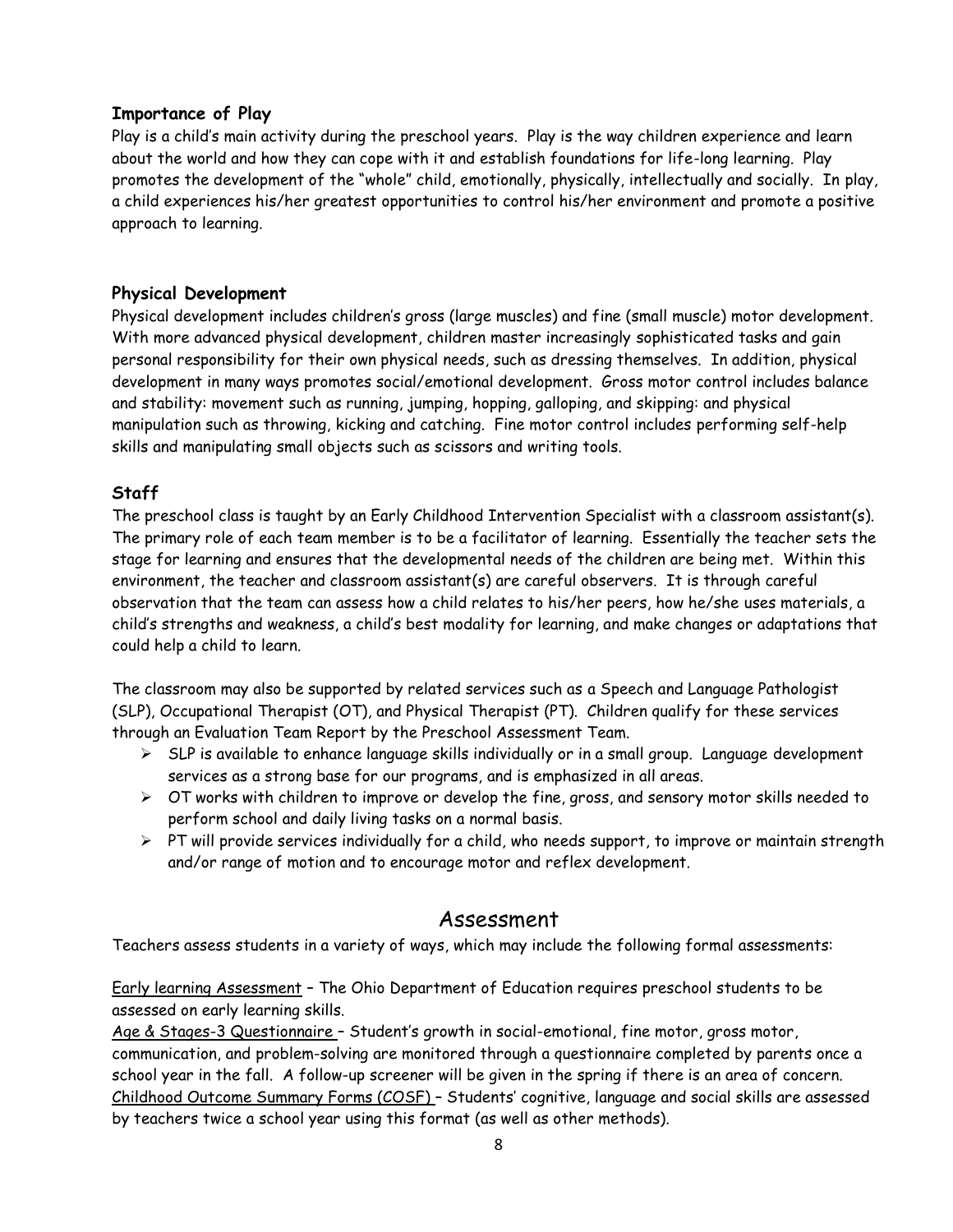Progress Reports and Report Cards will be given three times a year, in fall, winter, and spring.

### Staff

Our preschool staff meets or exceeds state standards for certification and licensure as teachers and instructional aides. We will continue to provide professional development through in-service and continuing education.

### Transitions

Transition Plan and Activities

Our preschool staff believes communication and knowledge are crucial components in successful transitions for children, parents, and staff. These transitions include, but are not limited to, preschool to kindergarten programs, home or other care programs to community programs, and community programs to center-based preschool.

Activities provided to support parents and their children might include:

- Preschool Screening
- District Opening Events
- Open House
- Kindergarten Registration Night, which includes tours
- Visits to kindergarten classrooms
- Written information regarding registration and screening dates (kindergarten)
- Classroom activities such as "All About Me"
- Transition meetings held with staff.
- Kindergarten teacher visits to the preschool classroom
- Release time for preschool and kindergarten teachers to go over individual plans for students, plan for the following year, and share assessment information.

### Materials

Our materials are developmentally appropriate for use with preschool children. Safety is the main consideration for toy selection. Toys are routinely washed, disinfected, and checked for safety. **TOYS FROM HOME ARE NOT PERMITTED,** except for days designated by your child's teacher (ex. – Show and Tell).

### Preschool Supplies

Send a **backpack** with your child every day. Please make sure the backpack is standard size with no wheels and labeled with your child's name. The backpack will help your child carry the communication folder, school projects, and an **extra set of clothes.** The extra set of clothing (shirt, pants, socks and undergarment) should be in a plastic Ziploc bag labeled with your child's name. The bag of clothing should remain in your child's backpack throughout the year.

**A pack of diaper/pull up-s and a container of wet wipes may be needed for special education preschoolers.** Peer Models are required to be toilet trained.

# Clothing

Clothing should be "play-type," comfortable, and suitable for preschool activities, such as painting, gluing and outside playing. **It is unrealistic to expect your children to keep their clothes clean at preschool!**  Shoes should fit comfortably and have rubber soles. Children wearing dresses/skirts should wear shorts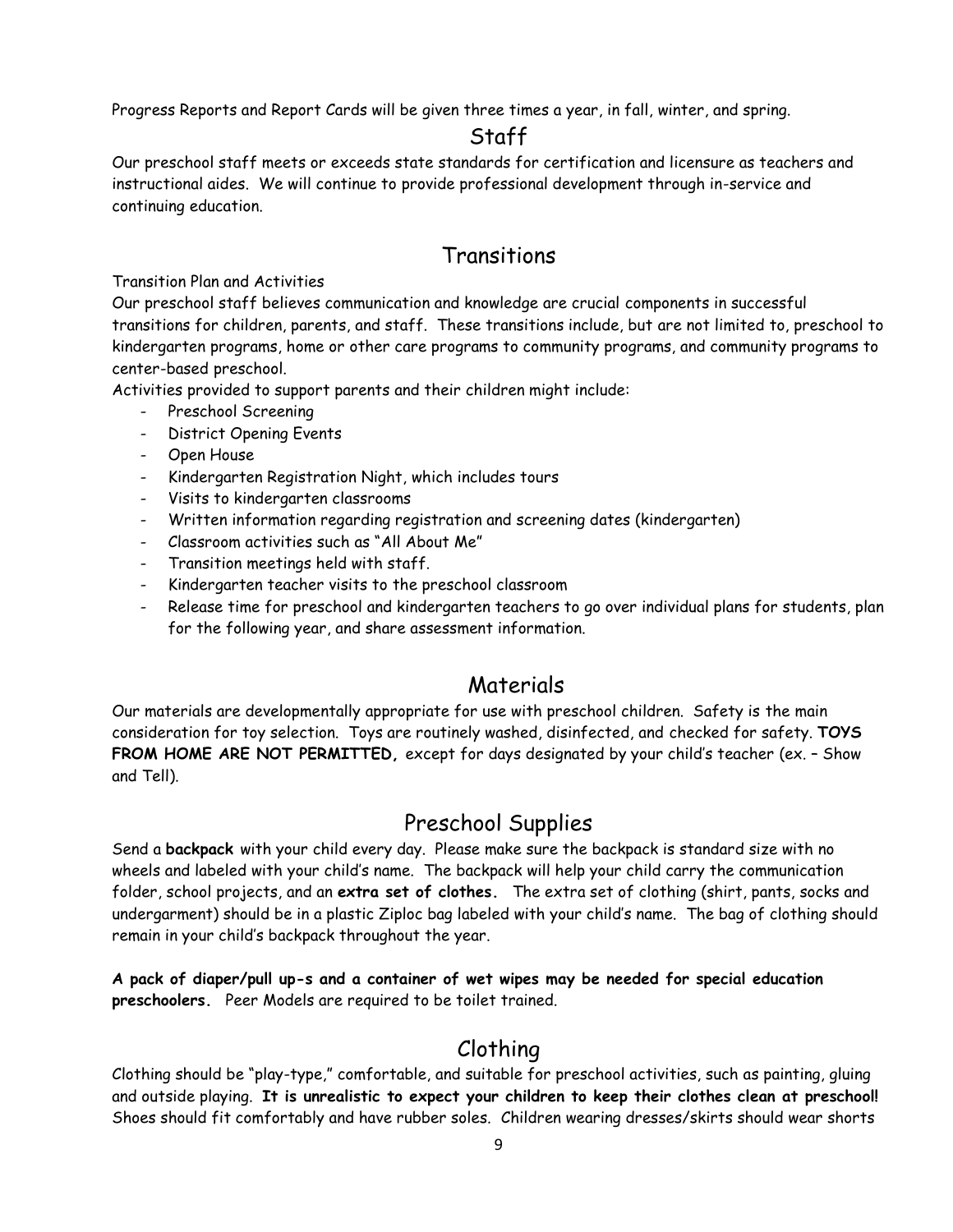under them. Please dress your child appropriately for outdoor play. NO flip-flops, high heels, or loose jewelry.

Clothing should be easy enough for children to manage by themselves. "Onesie", bodysuits, suspenders, etc. are difficult to fasten and should not be worn to school.

# Food and Snack Guidelines

Snacks and other food served meet the requirements of our current licensure policy. A daily snack will be provided for all students. Please make sure your child has eaten before arriving at school.

Health and safety go hand in hand. Due to the prevalence of food allergies and other health issues affecting our students, we must be proactive when it comes to food, snack, and treats consumed at school. Please follow the following guidelines:

#### Birthdays

- $\checkmark$  If your child would like to share something for his/her birthday, we kindly ask you to send in a non-food item with your child. (Non-food ideas include: pencil, stickers, or eraser) PLEASE: NO BALLOONS!!!
- $\checkmark$  No cupcakes, brownies, cookies, candy, etc. will be permitted for birthdays.
- $\checkmark$  If any type of food item is sent into school, it will be sent back home with the child. NO exceptions.

Holiday Parties

- $\checkmark$  Students in grades Pre-K-4 participate in holiday parties for Halloween, Christmas, and Valentine's Day. Treats and snack WILL BE permitted on the scheduled party days. However, all food must be store bought and pre-packaged.
- ✓ NO homemade food items will be allowed for parties. This way, food labels can be referred to if need be.
- $\checkmark$  NO glass items or balloons of any kind may be used in/for party game or crafts.

Miscellaneous Classroom Activities

- ✓ Classroom parties will not serve soda-pop to students. Water, juice, Capri-suns, juice boxes, or milk should be served.
- $\checkmark$  There may be preplanned activities that support a unit of study (i.e. making applesauce for Johnny Appleseed Day, Thanksgiving Feast, etc.). If this is planned for the classroom, parents will be notified prior to that activity taking place. This does NOT include birthdays.

### Attendance

Children attending the Little Raiders Preschool half-day session will be in class from 7:45 a.m. to 10:30 a.m. (morning session) or 11:45 a.m. to 2:30 p.m. (afternoon session). Classes are held Tuesday through Friday following the calendar adopted by the Columbia Board of Education; however, the first day of preschool classes will be the 9/8/2022. Please be prompt when dropping your child off for school. Late arrivals are disruptive to the class and are counterproductive to the lessons being taught. If your child will be arriving late or will be picked up early, an authorized adult must bring the child into the main office at Copopa.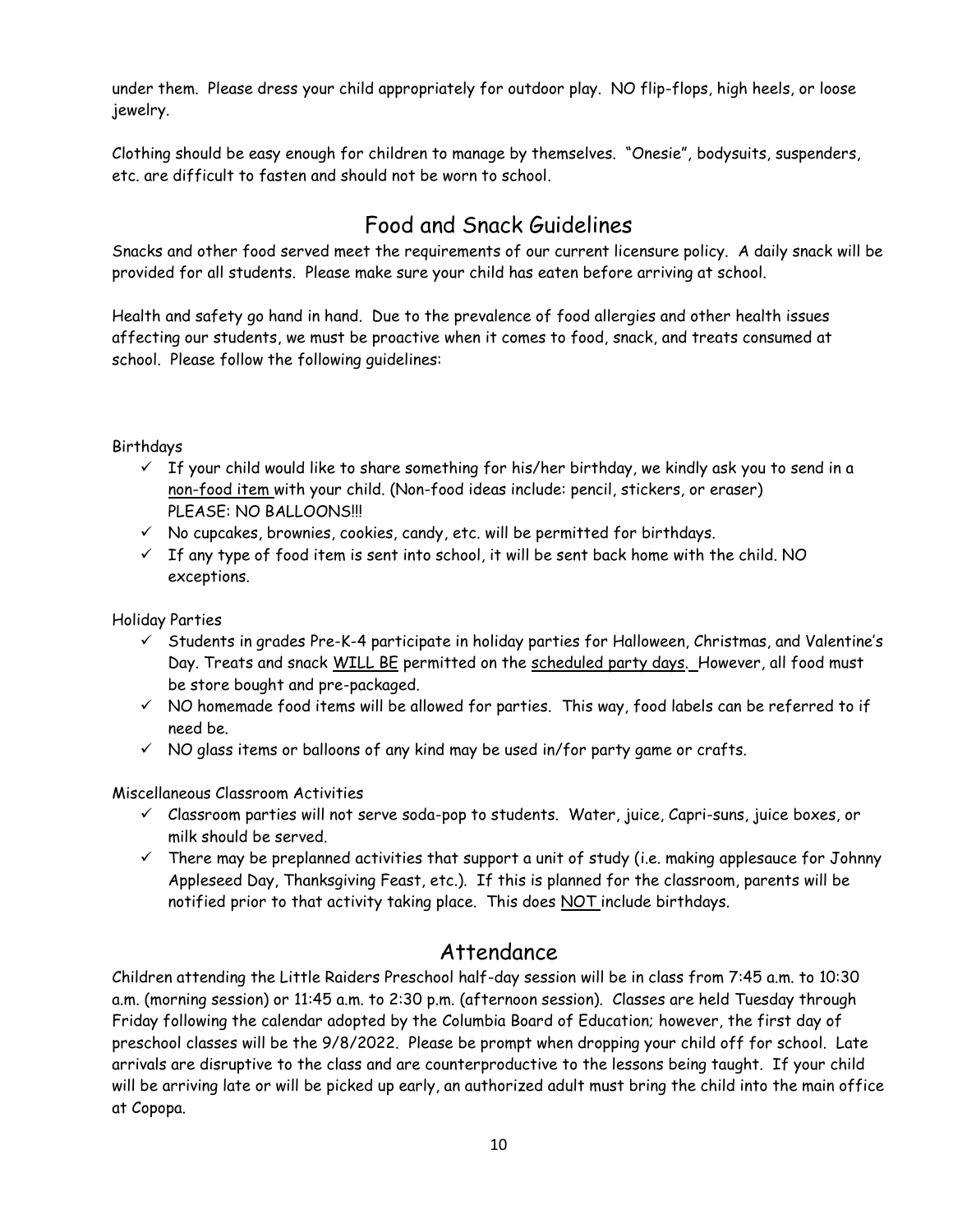Children shall only leave with a parent or persons designated on the enrollment paperwork. If someone other than a designated person will be picking up your child, please follow the procedure as stated in the Child Release Policy section of this handbook.

Attendance is taken daily. Please call the office at 440-236-5021 if your child will be absent.

If your child is absent for five days in a row without notifying the school, parents will be asked if they plan to continue the child's enrollment in our program.

### Bus Transportation

Bus transportation is provided to children receiving special education services only. Typical students must be dropped off and picked up by a parent or guardian. If you wish to speak to the transportation staff regarding questions or concerns, please call 236-8222. Our transportation department will call parents with approximate pick-up drop-off times prior to the first day of school.

### Field Trips

Little Raiders Preschool may plan parent-involvement field trips within the community setting throughout the year. If so, the field trip scheduled will take the place of the regular school day. Transportation will be provided by the parent/guardians and parent/guardians will be required to stay and chaperone their child throughout the event.

### Arrival/Dismissal Procedures

Children will be escorted daily to and from their classroom by a designated staff member at the beginning and end of school. A staff member will record your child's arrival and departure daily. *If for some reason (other than removing them early from class) you need to come in to pick up or drop off your child, please report to the main office at Copopa.* Please be advised that buses will be given priority at arrival and dismissal times.

Car Rider Procedure:

Students can be dropped off in the morning at 7:40 a.m. and in the afternoon at 11:40 p.m. at the rear of the Copopa Building using curb side drop off. Please observe the one way drop off and pick up lines. Please remove your child from his/her restraint and staff will have him/her wait on the walk until all students have arrived and are escorted into the building.

At pick up, your child will be on the sidewalk as you pull to the walk in the pick-up line for those that attend the morning session. **This is for morning session only.** 

**Afternoon session preschoolers**, will be at the fence by the Copopa Playground. Please park in the Copopa Parking lot and walk to the fence line to pick up your child and walk him or her to your vehicle.

Please make every effort to be on time for arrival and dismissal.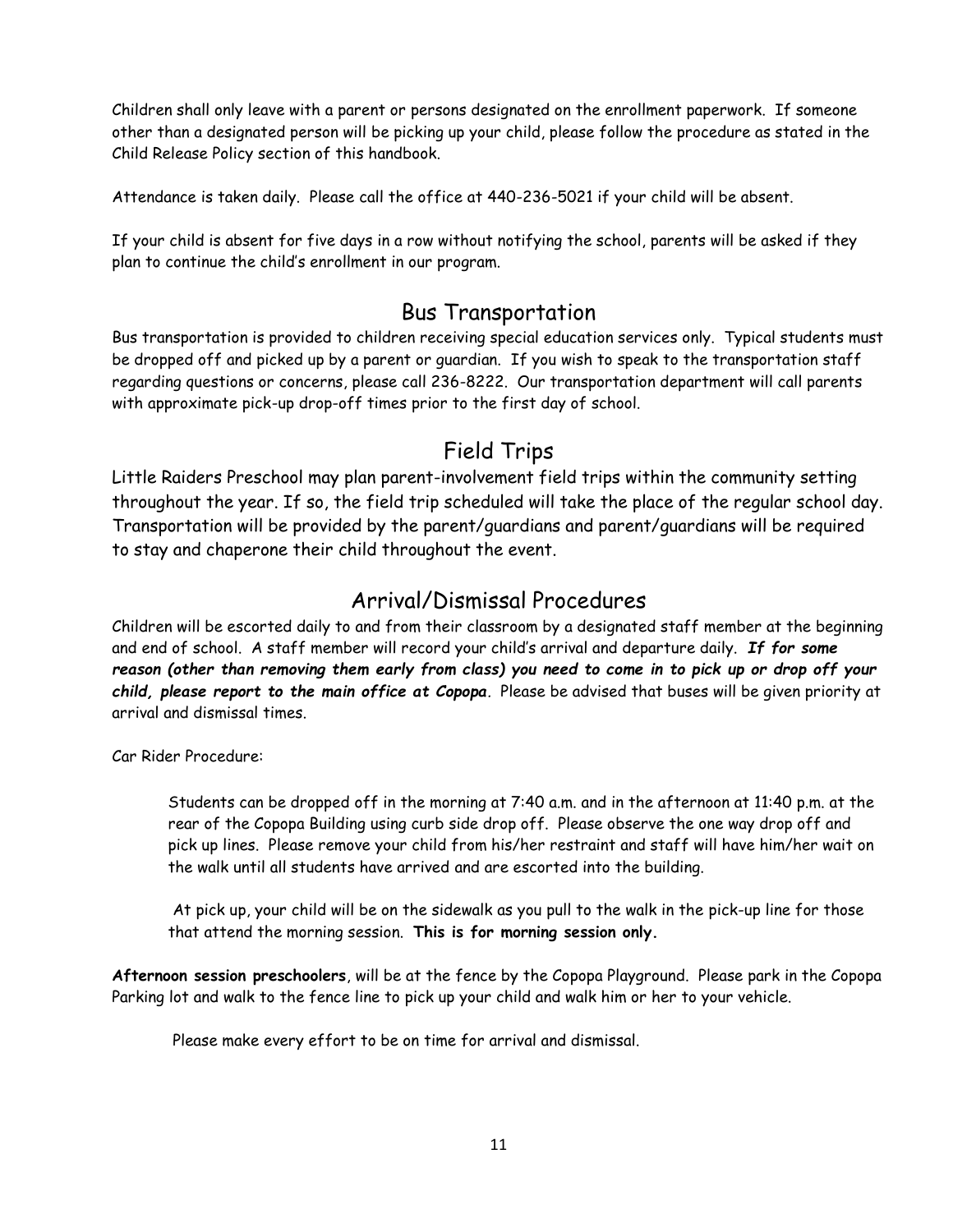# Early Dismissal

No student will be allowed to leave school prior to dismissal time without either: (a) a written request signed by the parent or guardian: or (b) the parent or guardian coming to the school office to request the release. No student will be released to a person other than a custodial parent(s) or guardian without written permission signed by the custodial parent(s) or guardian.

There will be **NO SCHOOL FOR THE AFTERNOON PRESCHOOL** on the following days due to early dismissal for Columbia Schools:

**October 13,2022 March 2,2023**

### Professional Development/District Inservice Days

During the school year, the teachers will be taking part in Professional Development/District Inservice Days. On these dates, teachers will be attending school, however: **students will not**. Professional Development days for 2022-2023 school year are as follows:

 **September 23, 2022 Nov. 7, 2022 January 20, 2023**

### Safety

The following guidelines are observed:

- 1. No child will be left unsupervised or alone at any time.
- 2. Immediate access to working telephones in each classroom.
- 3. Fire, tornado, and intruder drills are held on a regular basis. Students are instructed by the teachers on these procedures. These drills are required by law.
- 4. In the event of a fire, weather, or medical emergency, the staff will follow plans which state action to be taken and staff responsibilities. These are posted in each classroom with diagrams showing evacuation routes. Rules for action by children will be explained periodically and practiced regularly.
- 5. In the event of an accident or minor emergency, a staff member will administer first aid and contact a parent/guardian, as well as send home a written notification of the incident.
- 6. A staff member is required to legally notify the Lorain County Children Services when it is suspected that a child has been abused or neglected.
- 7. Each classroom contains a first aid kit that meets the preschool state licensing requirements.
- 8. The outside play area will be supervised so that all children are visible to a staff member at all times. Children will be supervised going to and coming from the outside playground and the classroom.
- 9. A registered nurse from the Lorain County Health Department acts as a consultant to the school program and is available as needed. Her duties do not require her to be on site each day. Staff is able to reach her when her expertise is needed.
- 10. Safety inspections are posted in the classroom for your review.

### Health

All children must have immunizations required for their age. Parents will provide information regarding emergency medical and dental care, emergency transportation, and the names of a minimum of three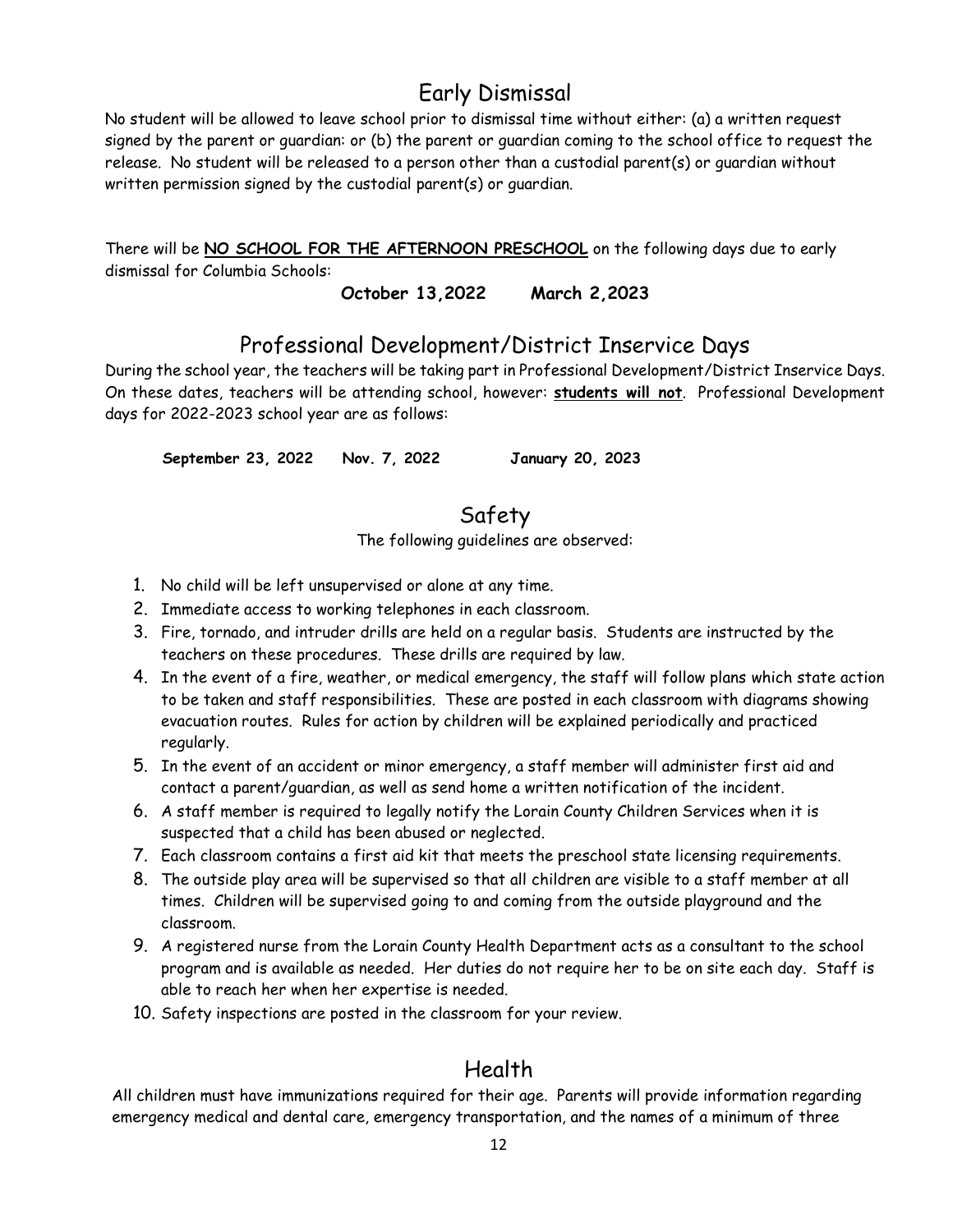persons who have permission and are available to pick up your child. It is the parent's responsibility to notify us of any changes in this information.

Any child needing medication during school hours must have a completed Columbia medication form that is signed by the parent **and** physician to specify medication, dosage and time medication is to be given to the child (including cough drops). Medication should be brought to school **(BY THE PARENT)** in the original container appropriately labeled by the pharmacy. A written log will be kept by the school nurse to verify the dosage and time the medication was given.

Our teachers are trained in first aid, recognition of child abuse, handwashing procedures, and symptoms of communicable disease. Every child's health will be observed daily.

### Illness

If a child is ill, please keep him/her at home. Should a condition persist, consult your physician. Children with flu-like symptoms, vomiting, and/or a temperature of 100 degrees or higher will not be kept at school. If a child becomes ill or injured at school, a clinic note detailing the event will be sent home with the child. If the need arises, parents will be contacted according to the Emergency Authorization Form on file and asked to pick up their child.

### Dispensing Medication

For students who require medication to be dispensed at school the following policy is in effect:

- 1. Medication shall not be carried, stored or self-administered by the student. (Exceptions to this are epi-pens and inhalers with a physician's permission on file.)
- 2. For legal purposes, written permission must be obtained for administering medication to a student. This permission must be signed by the parent and physician. The form used for this permission can be picked up in the school office from the nurse.
- 3. Each student's medication shall have affixed a prescription label including the child's name, name of the drug and the directions for dosage. Instructions for the duration of the medication should also be included. A written log will be kept by the school nurse to verify dosage and time the medication was given.
- 4. The school will supervise administration of medication in pill form only. It will not assume responsibility for administering liquid medication that must be measured, application of ointments, change of dressing or injections.
- 5. Parents may come to the office to administer his/her own child's medication.

# Healthchek Services for Children Younger than Age 21

Healthchek is Ohio's Early and Periodic Screening, Diagnosis and Treatment (EPSDT) Program. It is a service package for babies, kids, and young adults younger than age 21 who are enrolled in Ohio Medicaid. The purpose of Healthchek is to discover and treat health problems early. If a potential health problem is found, further diagnosis and treatment are covered by Medicaid.

Healthchek covers ten check-ups in the first two years of life and annual check-ups thereafter and offers a comprehensive physical examination that include: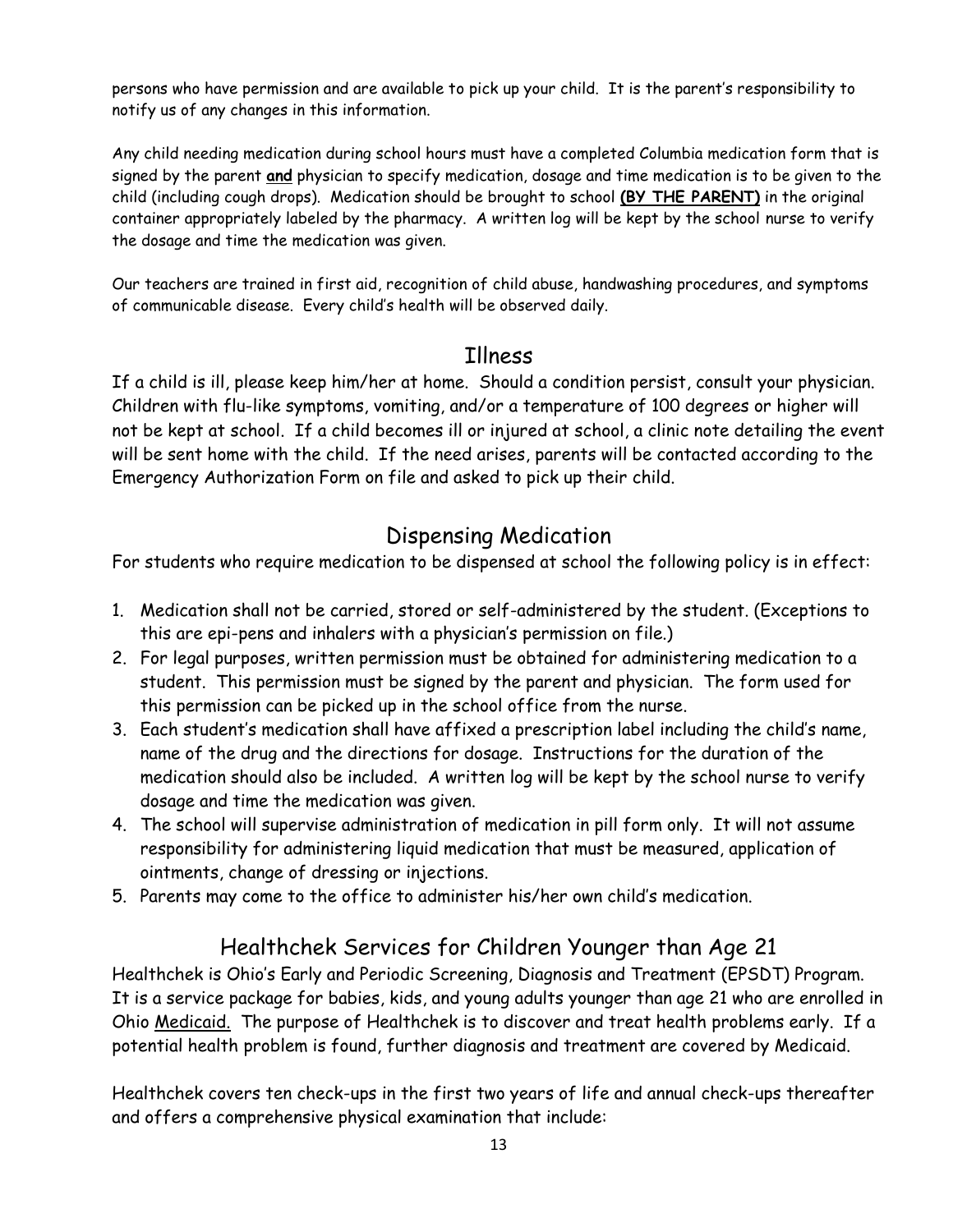- Medical history
- Complete unclothed exam (with parent approval)
- Developmental screening (to assess if child's physical and mental abilities are age appropriate)
- Vision screening
- Dental screening
- Hearing assessment
- Immunization assessment (making sure child receives them on time)
- Lead screening; and
- Other services or screenings as needed

If your children are enrolled in Ohio Medicaid, Healthchek services are available to them. If you are younger than 21 and are also enrolled, you can receive Healthchek services, too.

You can get help and information by contacting your county Healthchek coordinator or your managed care plan and by going to

http://medicaid.ohio.gov/FOROHIOANS/Programs/Healthchek.aspx

# Injury, Medical or Dental Emergencies

- 1. There is always at least one preschool staff member on duty that is trained in first aid.
- 2. First aid supplies are available in the preschool room and in the school clinic. Medical and dental emergency procedures are posted by the telephone. These procedures are also available to parents.
- 3. For minor injuries standard Red Cross First Aid procedure will be followed. The parent will be notified.

# Heath Records and Immunizations

We require to have on file an up to date health record/medical statement signed by your physician and a list of immunization dates for each child within the first 30 days of enrollment and **updated annually.** The Ohio Revised Code (ORC 3313.67) requires that the following immunizations be obtained. Students who do not have the required immunizations will be excluded from school per Ohio State Law until such record is provided. You must provide an immunization record verifying the month/date for each of the following:

### **Doses:**

- 5 (Dose 5 required if  $4^{th}$  dose given prior to  $4^{th}$  birthday) **Diphtheria, Tetanus, Pertussis (DPT)**
- 4 (Dose 4 required if 3rd dose given prior to 4th birthday) **Polio Vaccine**
- 2 **MMR (Measles, Mumps, Rubella)**
- 3 **Hepatitis B vaccine series**
- 2 **Varicella (Chicken Pox vaccine)** (Or documentation of having the disease)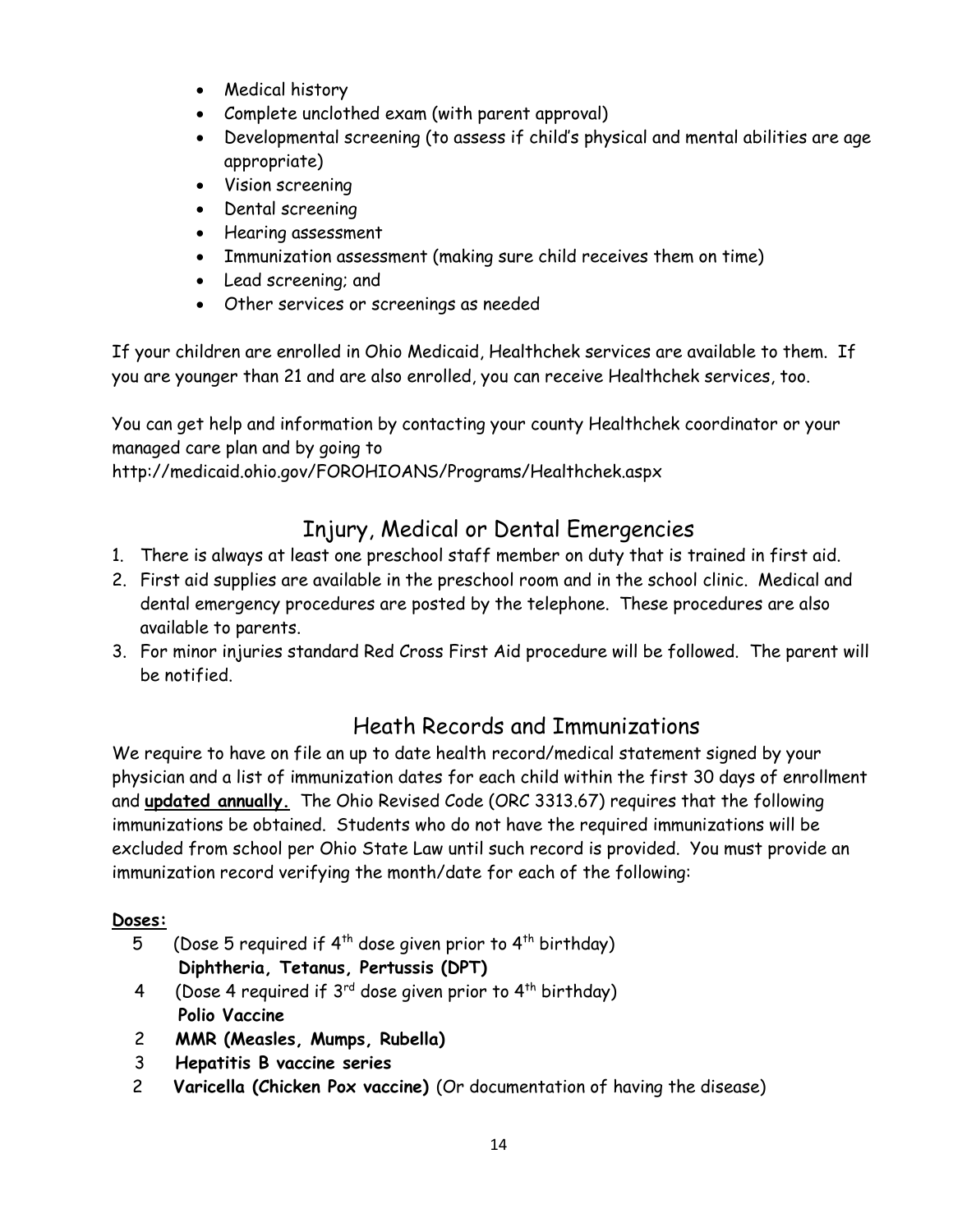# Management of Communicable Disease, Illness

Maintaining a healthy school environment is very important! To ensure the health of your child, as well as other, the following policy has been adopted:

- 1. There is always at least one staff member who has been trained in first aid, child abuse recognition and communicable disease.
- 2. All staff members have been trained in signs and symptoms of illness, hand washing procedure, and disinfecting procedures.
- 3. Children who have a communicable disease, as classified by the Ohio Department of Health or who have the following signs or symptoms of illness need to be excluded from school are advised to contact their physician:
	- Vomiting
	- Diarrhea (2 or more time in the same day)
	- Severe coughing
	- Difficult or rapid breathing
	- Yellowish skin or eyes
	- Conjunctivitis
	- Temperature of 100 or above (auxiliary method) when in combination with any other sign of illness
	- Untreated infected skin patches
	- Unusually dark urine and or grey or white stool
	- Stiff neck
	- Evidence of lice, scabies or other parasitic infestation
	- Unusual spots or rashes
	- Sore throat or difficulty swallowing
	- Continuous runny yellow/green mucus from nose accompanied with a cough
- 4. Children who become ill or injured during the day or are suspected of having a communicable disease will be isolated from the other children and made as comfortable as possible while parents are contacted. Fresh, sanitized cot will be provided.
- 5. An adult will care for the child while the parent or person authorized by the parent/guardian arrives to take the child home.
- 6. A child is considered to be mildly ill when he/she does not feel well enough to participate in preschool activities but does not have symptoms that may be indicative of a communicable disease.

# Returning to School

- 1. A child is ready to return to preschool under the following conditions:
	- Child's temperature has been normal for 24 hours without a fever-reducing medication
	- Child is free from any contagious skin rash
	- The child has not vomited or had a bout of diarrhea for a 24-hour period
- 2. Please notify the school if your child is absent with a communicable disease.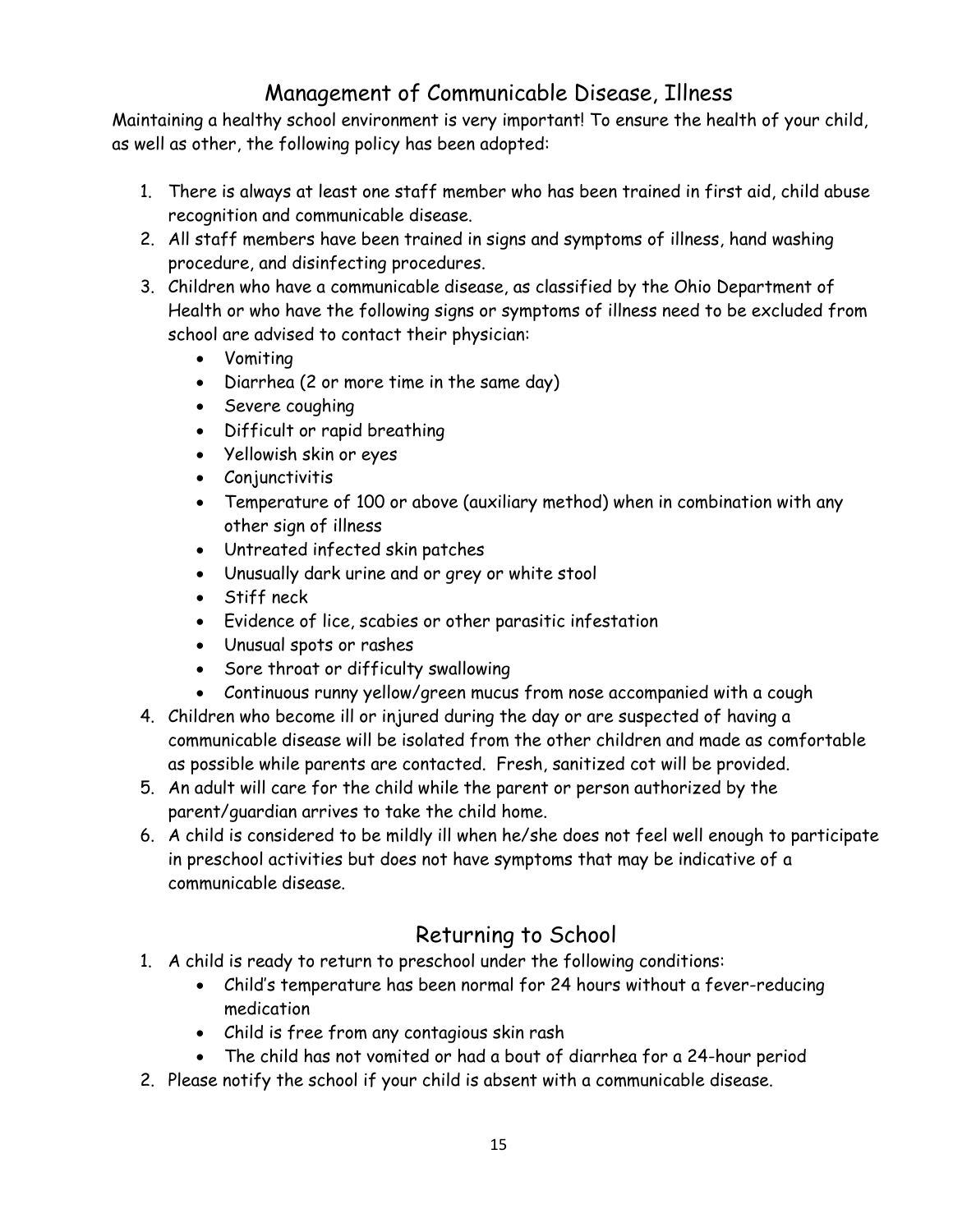- 3. Parents will be notified in writing if their child has been exposed to a communicable disease.
- 4. In case of severe emergency, the following steps will be taken:
	- Provide immediate necessary first aid
	- Contact 911
	- Contact parents
	- Follow procedure indicated on child's emergency form

# Sick Child Pick-Up Policy

If your child should need to be sent home early due to illness, etc., every effort will be made to reach a parent/guardian. If the parent or guardian is unavailable, the emergency contact persons on the emergency form will be contacted. Safety of the other students and staff is a priority. Once you or one of your emergency contacts has been notified of your child's illness, he/she must be picked up promptly.

# Child Release Policy

If someone other than the custodial parent should need to pick up your child, the parent/guardian must send a note on the day of pick-up to the teacher stating the name of the person who will be picking up the child. The note must be signed and dated by the parent/guardian. **All persons** picking up a child will be required to show a photo ID to verify identification. This procedure is in place for the protection of your child. Please note that the emergency form is to be used by the school when a child is ill or has an emergency at school. It is **NOT** used for the end of the day pick-up.

# School Closing Policy

Winter brings snow and occasional winter storms! When these winter storms cause road conditions to close schools, The Little Raiders Preschool may also be closed. For weather-related issues, the decision to close our school will be made based on the closing of Columbia Local Schools.

Since our primary concerns are for your safety and that of your child on snowy roads, follow these guidelines:

- 1. Watch any of the local television stations (Channel 3, 5, 8, or 19) for the **Columbia Local Schools** to be delayed or closed. The name of our school will not be listed.
- 2. The School District App. will be updated with any school closings.
- 3. Phone calls from the Superintendent through School Messenger will go out to inform parents of the school closing.
- 4. In case of weather-related or any other closure, (broken water line, no heat, etc.) an attempt will be made to notify all parents through an automated phone system.

### Grievance Policy

This preschool is licensed by the Ohio Department of Education. Ohio Department of Education personnel are available to discuss any concerns or complaints you as a parent may have. However, it is recommended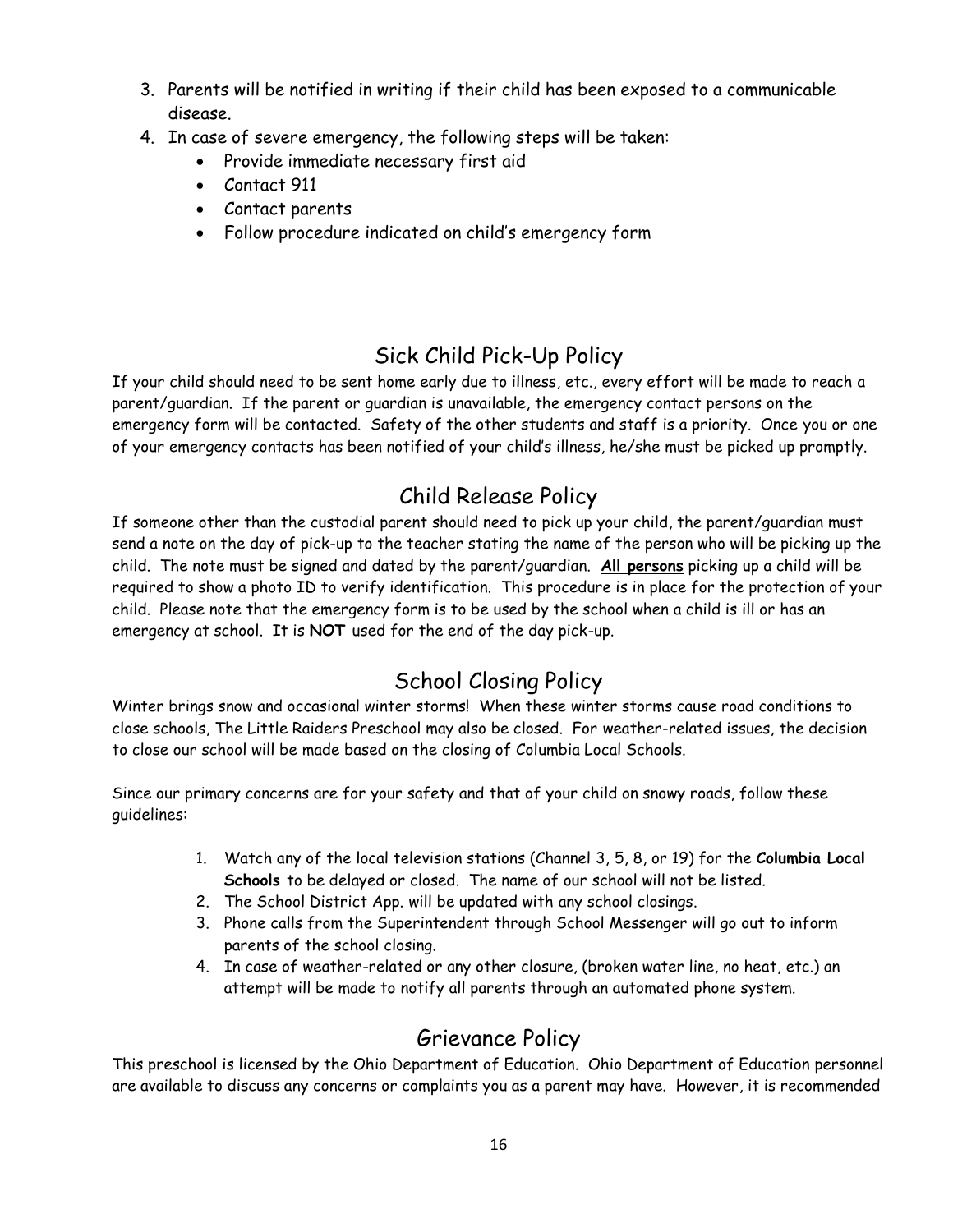that you attempt to solve the matter internally with the Preschool staff or Program Director, before filing a formal complaint.

Program Director: Judith Skoczen – 440-236-5021 Columbia Administration Center - 440-236-5008

If you still have concerns regarding the classroom environment, teacher qualifications, health and safety conditions, the number of children, care of the children or similar matters, please call: 614-466-0224 or toll-free 877-644-6338 ask for Preschool Program Licensing.

If your child has an IEP and you have concerns regarding your parental rights or your child's program, please call 614-466-0224 or toll-free 877-644-6338 ask for the Office of Early Learning and School Readiness.